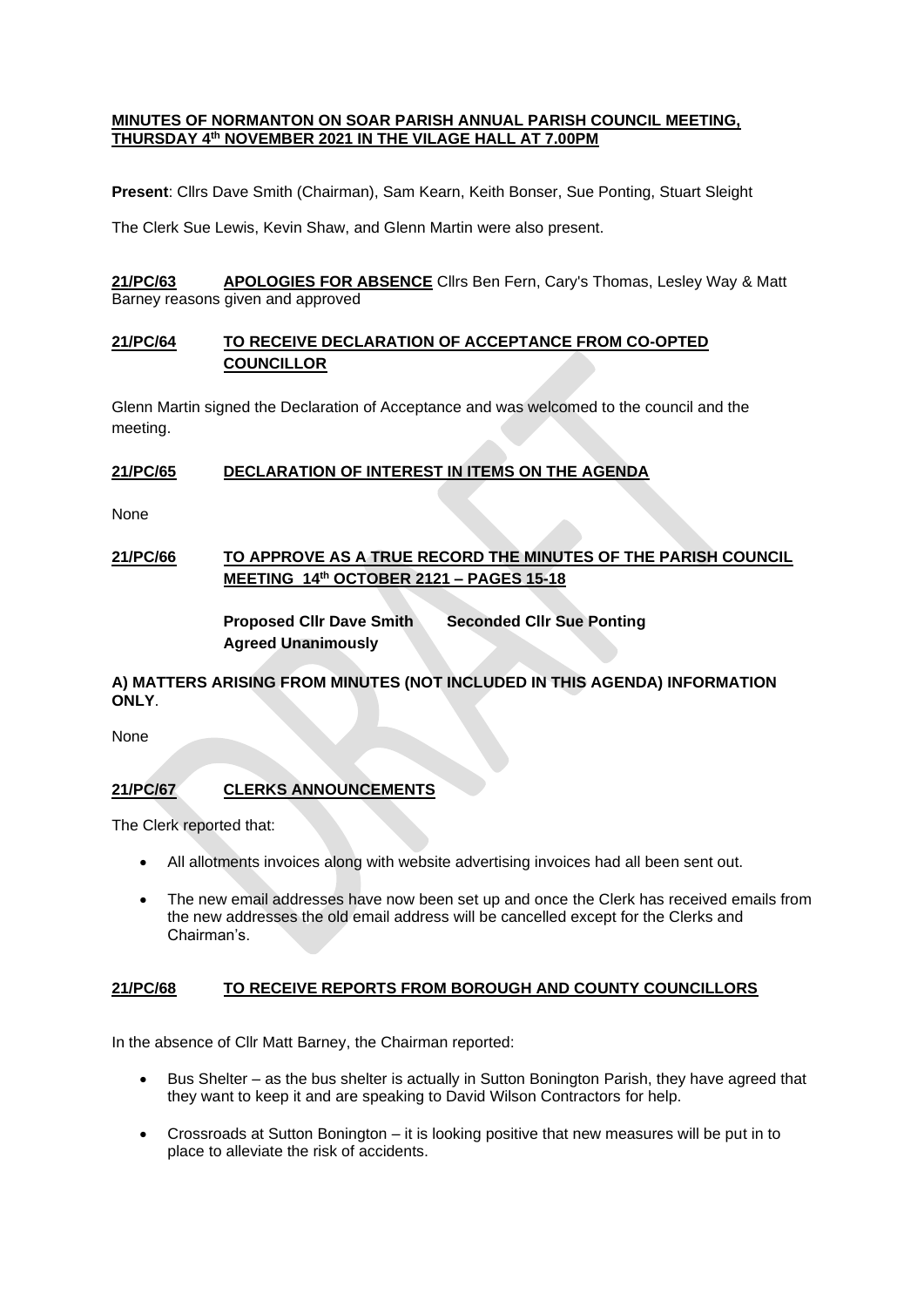• New development at Sutton Bonington – the entrance is being left as it is in the plans as it is too dangerous to move it near the junction but there will be traffic calming put in place.

## **21/PC/69 TO RECEIVE REPORTS ON POLICING, HIGHWAYS & TRAFFIC MATTERS**

**Update from ST on drainage** – The Chairman reported on a meeting with Tim Smith from ST where he was informed that the adjustment levels have now been established and the Environment Agency have confirmed that they own the land from the Pumping Station down to the Boat Club. They will be arranging a meeting with the landowners to discuss the leaky dam system.

The Chairman also reported that he had a meeting with Cllr Matt Barney on Far Lane who has agreed to chase up VIA about the road being resurfaced following the floods in 2019.

### **21/PC/70 TO DISCUSS AND AGREE A RESPONSE IF ANY TO RBC HOUSING DELIVERY PLAN 2022 TO 2027**

Following a discussion, it was agreed to comment on the affordable housing, shared ownership and bringing empty houses back in to use.

#### **21/PC/71 TO RECEIVE NEXT STAGE OF THE LOCAL GOVERNMENT BOUNDARY REVIEW CONSULTATION AND AGREE RESPONSE**

Following a discussion on the above consultation where Normanton on Soar Parish Council will now come under the new ward "Soar Valley Ward" it was agreed the Clerk write to RBC to inform them that we are happy with the new proposed arrangements which if it goes through will come into being at the next elections in 2023.

### **21/PC/72 TO CONSIDER OFFER FROM RUSHCLIFFE COMMUNITY TREE SCHEME 2021/22**

The Chairman reported on the above offer from Rushcliffe Borough Council for 6 trees.

Following a conversation, it was agreed to accept the offer and order 2 Wild Cherry, 2 Field Maple and 2 small leaf limes to be planted on Butt Lane.

# **21/PC/73 TO RECEIVE REPORTS AND UPDATES ON**:

**PLAYING FIELDS –** All play equipment has now been repaired and is now in need of repainting. The field also needs to be sprayed for weeds again.

**FERRY & FERRY SIGN –** The sign is now ready for delivery once the invoice has been paid. The old sign needs to be repainted – Chair to speak to Harry Peberdy.

**UPDATE FROM ENVIRONMENT GROUP –** The Chair referred members to the paper circulated by Cllr Ben Fern about the purchase of tree and a plaque for the Queen's Platinum. It was agreed that the Chairman would visit local nurseries to see what trees they have and that a slate plaque would be better than a wooden plaque as it would last longer. The tree when purchased will be planted at the end of the Village Hall Car Park.

**EMAILS –** As reported above.

**QUEENS PLATINUM JUBILEE –** Nothing further to report

**VILLAGE NEWS ITEMS –** The Clerk to submit an article on our new councillor and the new councillor email addresses.

**BUS STOP SHELTER A6006 –** As reported above.